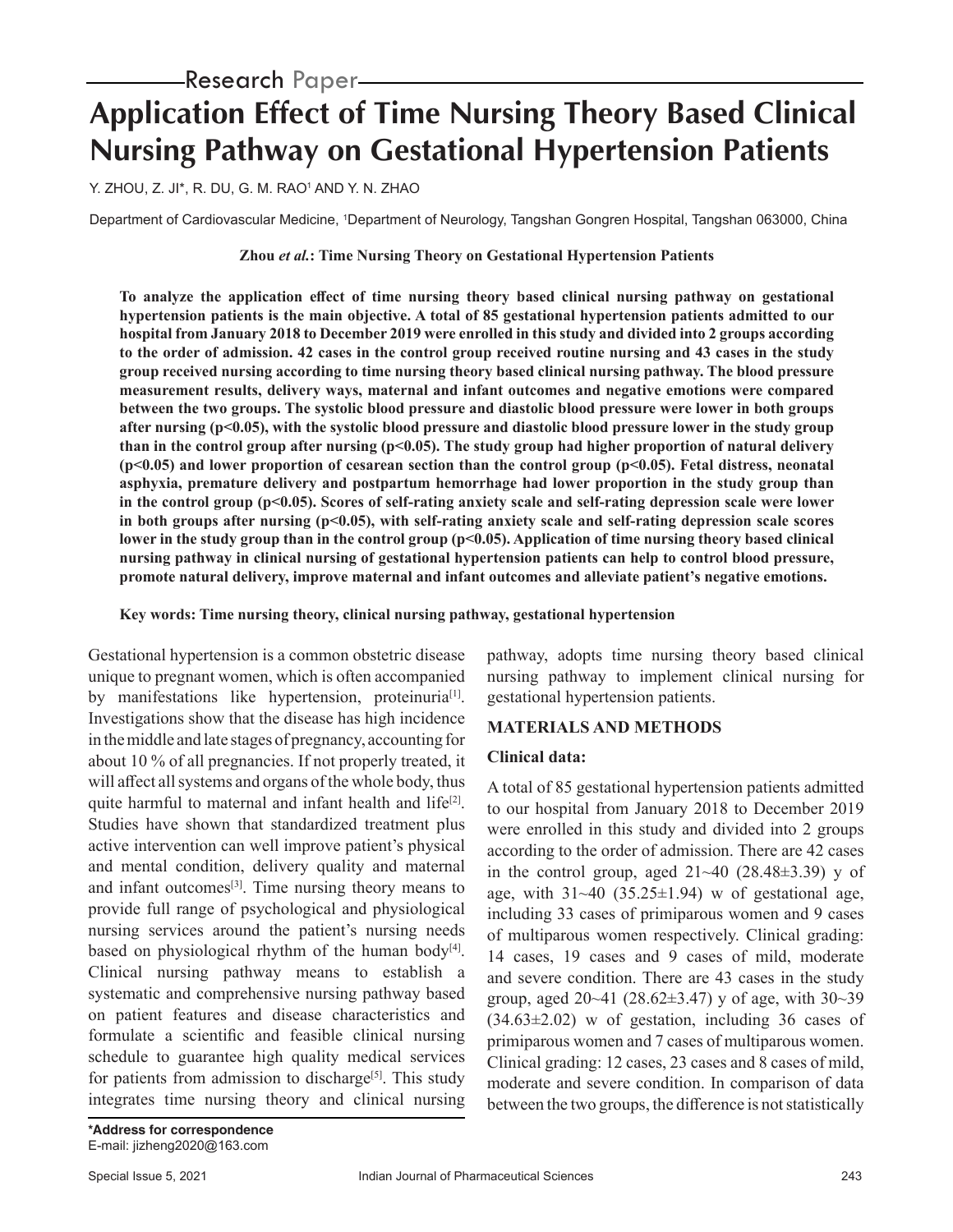significant (p>0.05), showing comparability.

#### **Inclusion and exclusion criteria:**

Inclusion criteria-Meet the diagnostic criteria for gestational hypertension<sup>[6]</sup>; no other complications; no history of hypertension; singleton pregnancy; establish files in the obstetrics clinic of the hospital, receive regular production inspection and pay return visits.

Exclusion criteria-Suffer from metabolic diseases (such as hyperthyroidism); suffer from heart, liver, kidney diseases; suffer from coagulation dysfunction; suffer from mental illness or have mental retardation, communication disorder, etc.; have a history of miscarriage, premature birth, etc.

#### **Nursing methods:**

Control group routine nursing, including condition monitoring, medication guidance, health education, etc. Study group-time nursing theory based clinical nursing pathway (Table 1).

#### **Observation indicators:**

Comparison of blood pressure measurement results, both systolic blood pressure and diastolic blood pressure should be measured before and after nursing.

Comparison of delivery ways, make statistics of the percentage of women with vaginal delivery, natural delivery and cesarean section in each group.

Comparison of adverse maternal and infant outcomes, adverse infant outcomes include fetal distress, neonatal asphyxia and perinatal death. Adverse maternal outcomes include premature delivery, postpartum hemorrhage and placental abruption.

Comparison of negative emotions, evaluate anxiety and depression of the two groups before and after nursing based on Self-Rating Anxiety Scale (SAS)<sup>[7]</sup> and self-Rating Depression Scale (SDS)<sup>[8]</sup>. SAS, SDS have a critical value of 50 points and 53 points, respectively. A higher score indicates more obvious anxiety and depression.

## **Statistical processing:**

Data analysis is performed using Statistical Package for the Social Sciences (SPSS) 23.0. The measurement data conform to normal distribution and are all represented by  $(\bar{x} \pm s)$ . Independent sample t-test is used for comparison between groups and paired sample t-test is used for comparison within the groups. The count data is represented by n  $(\%)$  and  $\chi^2$  is used for comparison between groups. Test level  $\alpha=0.05$ ,  $p<0.05$  indicates statistically significant difference.

## **RESULTS AND DISCUSSION**

There is no statistically significant difference in the measurement results of systolic and diastolic blood pressure between the two groups before nursing (p>0.05). The measurement results of systolic and diastolic blood pressure are lower in both groups after nursing  $(p<0.05)$ , with measurement results of systolic and diastolic blood pressure lower in the study group than in the control group after nursing  $(p<0.05)$ , as shown in Table 2.

There is no statistically significant difference in the proportion of vaginal delivery between the two groups (p>0.05). Natural delivery has higher proportion in the study group than in the control group  $(p<0.05)$ and cesarean section has lower proportion in the study group ( $p<0.05$ ), as shown in Table 3.

There is no statistically significant difference between the two groups in the proportions of perinatal death and placental abruption (p>0.05). Fetal distress, neonatal asphyxia, premature delivery and postpartum hemorrhage have lower proportions in the study group than in the control group ( $p<0.05$ ), as shown in Table 4.

There is no statistically significant difference in SAS scores and SDS scores between the two groups, before nursing (p>0.05). SAS scores and SDS scores are lower in both groups after nursing  $(p<0.05)$ , with SAS scores and SDS scores lower in the study group than in the control group ( $p<0.05$ ), as shown in Table 5.

| Time                       | <b>Nursing method</b>                                                                                                                                                                                                                                                                                                                                                                                                                                                                                                                                                                                                                                                                                                                                                                                                                                                                                                                            |
|----------------------------|--------------------------------------------------------------------------------------------------------------------------------------------------------------------------------------------------------------------------------------------------------------------------------------------------------------------------------------------------------------------------------------------------------------------------------------------------------------------------------------------------------------------------------------------------------------------------------------------------------------------------------------------------------------------------------------------------------------------------------------------------------------------------------------------------------------------------------------------------------------------------------------------------------------------------------------------------|
| <b>Before</b><br>admission | Set up a clinical nursing specialist team with the obstetric head nurse as the team leader, comprehensively<br>evaluate each patient's condition, physical condition, etc., formulate appropriate gestational hypertension<br>nursing pathway based on the evaluation results and prepare a table. Members of the clinical nursing<br>specialist team receive uniform training to ensure that each member can implement clinical nursing in<br>accordance with the nursing pathway table. The nurse marks whether content of each patient's gestational<br>hypertension nursing pathway table is implemented and check the corresponding items if it is implemented.<br>The head nurse regularly makes evaluations on nurse performance by checking the gestational hypertension<br>nursing pathway table, identifies the influencing factors that cause variation of clinical nursing pathways<br>and proposes targeted rectification measures. |

## **TABLE 1: COMPARISON OF TEST RESULTS IN EACH GROUP**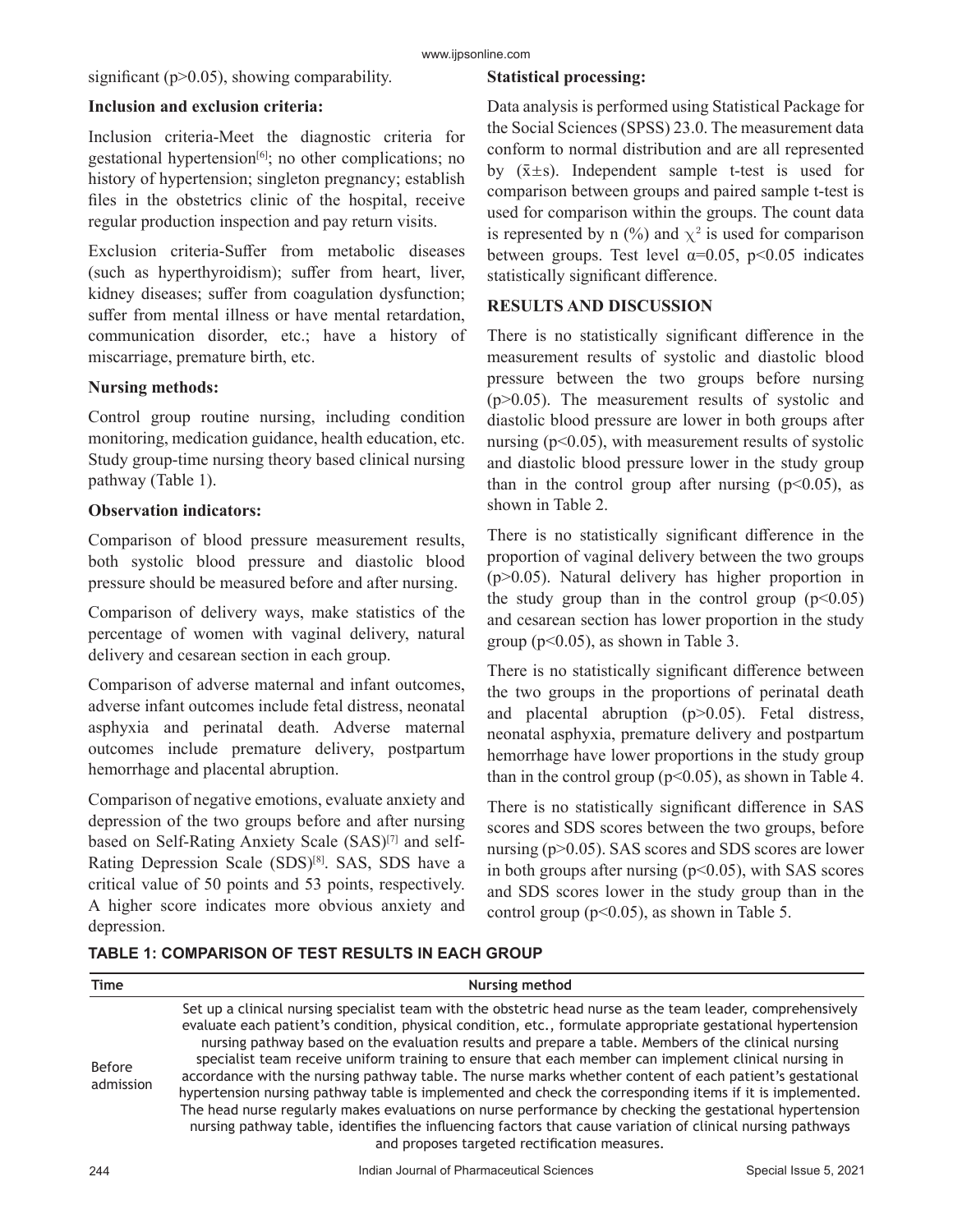#### www.ijpsonline.com

|  | 1 d after<br>admission            | Ward arrangement; the ward should be tidy, clean, odour-free, soundproof, with no debris on the floor,<br>in suitable temperature and humidity and soft light; introduce other roommates in the same ward,<br>hospitalization environment and main medical staff to the patient/family; introduce the auxiliary inspection<br>plan in detail, explain the purpose of each inspection and assist the patient in completing each inspection.                                                                                                                                                                                                                                                                                                                                               |
|--|-----------------------------------|------------------------------------------------------------------------------------------------------------------------------------------------------------------------------------------------------------------------------------------------------------------------------------------------------------------------------------------------------------------------------------------------------------------------------------------------------------------------------------------------------------------------------------------------------------------------------------------------------------------------------------------------------------------------------------------------------------------------------------------------------------------------------------------|
|  |                                   | Health education; at the best time of the patient's mental state, find the right time, create an environment<br>suitable for conversation and introduce the patient/family to the knowledge of gestational hypertension,<br>including the mechanism of occurrence, treatment plan, etc., emphasize the necessity and importance of<br>active cooperation in the treatment to help patient develop self-care consciousness. The health education<br>should be patiently performed with language concise, vivid and easy to understand.                                                                                                                                                                                                                                                    |
|  |                                   | Psychological nursing: Give psychological nursing every day from 19:00 to 21:00, establish a trusted nurse-<br>patient relationship with the patient/family, inform the patient of the relationship between mental state<br>and gestational hypertension, choose appropriate psychological intervention according to the patient's<br>personality characteristics and psychological state, etc. provide psychological support and guidance in<br>a timely manner. Work and rest guidance: It is advisable to take the left lateral position when sleeping,<br>pay attention to regular work and rest with daily rest time ≥10 h, avoid the peak blood pressure period in<br>regular activities during the day, avoid excitatory activities before going to bed, soak feet in warm water. |
|  | From 2<br>d after<br>admission to | Diet nursing: According to the gastric emptying time, small intestine absorption time, etc., work with<br>the hospital nutritionist to adjust the patient's diet. Patients should have more meals a day but less food<br>at each. Diet nature (normal diet, soft food, etc.) should be taken into account in deciding the specific<br>number of meals. In addition, limit salt, scientifically supplement protein, vitamins, calcium, etc.                                                                                                                                                                                                                                                                                                                                               |
|  | pre delivery                      | Life guidance: According to the general laws and individual differences of human physiological changes,<br>etc., instruct patients to rest for a while after waking up in the morning and then perform daily activities<br>such as washing face and brushing teeth. Patients should drink moderate amounts of warm water on an<br>empty stomach; wash face, rinse mouth and soak their feet at night before going to bed. Medical staff<br>should try their best to complete relevant treatment and nursing operations before the patient goes to bed.                                                                                                                                                                                                                                   |
|  |                                   | Condition observation: According to the general laws of human physiological changes, monitor and record<br>various vital signs at the best time. For example, blood pressure should be measured at 10:00 and 18:00 and<br>body temperature should be measured after patient wakes up in the morning and before patient goes to<br>bed at night. Instruct and teach patients/family how to measure blood pressure.                                                                                                                                                                                                                                                                                                                                                                        |
|  |                                   | Medication guidance: According to each patient's medication regimen, blood pressure circadian rhythm,<br>etc., determine the patient's medication time and dosage accordingly and increase the medication dosage<br>reasonably during the high-risk period of gestational hypertension to keep the blood concentration at<br>the peak. Nurses and family members of patients should urge patients to correctly implement medical<br>instructions and take correct dosage of drugs at the correct time according to correct medication method.                                                                                                                                                                                                                                            |
|  | On the day<br>of delivery         | Accurate and whole course nursing should be provided according to the patient's delivery way (vaginal<br>delivery, cesarean section, etc.). For example, for vaginal delivery, corresponding nursing should be<br>provided according to the delivery process and patient's nursing needs; for cesarean section, visit in<br>advance, introduce the patient to the related contents of cesarean section, etc. (including fetal heart rate<br>monitoring, blood pressure monitoring, psychological nursing, etc.).                                                                                                                                                                                                                                                                         |
|  |                                   | Ctrongthen condition observation after delivery implement psychological nursing life quidance atc, and                                                                                                                                                                                                                                                                                                                                                                                                                                                                                                                                                                                                                                                                                   |

After delivery and before After discharge from the hospital, keep in touch with the patient through WeChat, phone, etc., and contact Strengthen condition observation after delivery, implement psychological nursing, life guidance, etc. and teach patients correct breastfeeding method and uterine massage.

discharge the patient by phone 1 mo after delivery so that subsequent visit is made.

#### **TABLE 2: COMPARISON OF BLOOD PRESSURE MEASUREMENT RESULTS (x̄s mmHg)**

|               | Number of cases          |                    | Systolic blood pressure  | Diastolic blood pressure |                        |  |
|---------------|--------------------------|--------------------|--------------------------|--------------------------|------------------------|--|
| Group         |                          | Before nursing     | After nursing            | Before nursing           | After nursing          |  |
| Control group | 42                       | $151.54 \pm 11.12$ | $134.53 \pm 12.18^{(1)}$ | $106.59 \pm 8.92$        | $90.12 \pm 7.15^{(1)}$ |  |
| Study group   | 43                       | $152.42 \pm 11.23$ | $123.36 \pm 10.54^{(1)}$ | $105.83+9.14$            | $84.75 \pm 6.28^{(1)}$ |  |
|               | $\overline{\phantom{a}}$ | 0.363              | 4.525                    | 0.388                    | 3.681                  |  |
| p             | $\overline{\phantom{a}}$ | 0.718              | 0.000                    | 0.699                    | 0.000                  |  |

Note: Compared with the same group before nursing<sup>(1)</sup>, p<0.05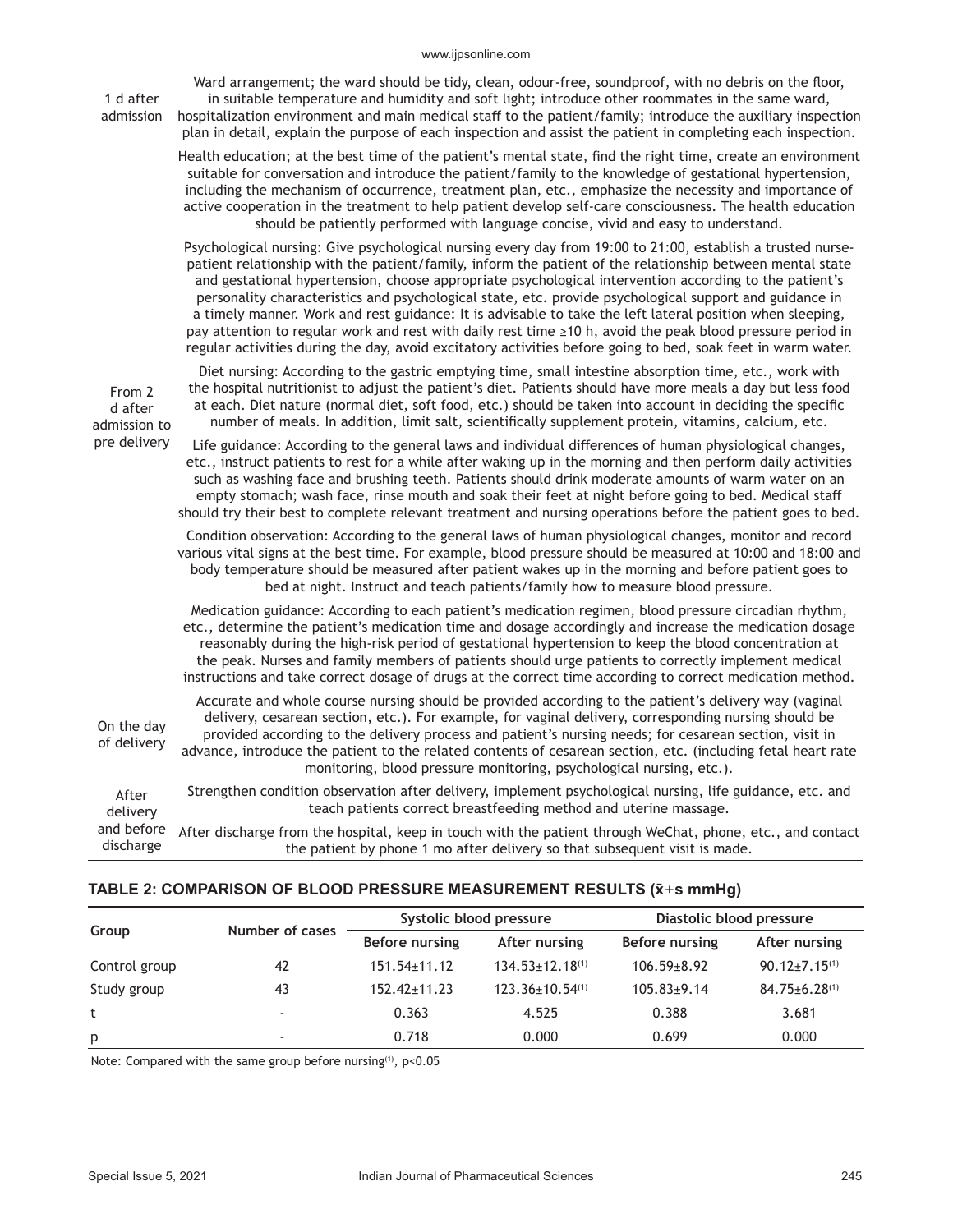#### www.ijpsonline.com

#### **TABLE 3: COMPARISON OF DELIVERY WAYS CASE (%)**

| Group         | Number of cases          | Natural delivery | Vaginal delivery | <b>Cesarean section</b> |
|---------------|--------------------------|------------------|------------------|-------------------------|
| Control group | 42                       | 12 (28.57)       | 10(23.81)        | 20(47.62)               |
| Study group   | 43                       | 22 (51.16)       | 10(23.26)        | 11(25.58)               |
| $\chi^2$      | $\overline{\phantom{a}}$ | 4.518            | 0.004            | 4.454                   |
| p             | $\overline{\phantom{a}}$ | 0.034            | 0.952            | 0.035                   |

#### **TABLE 4: COMPARISON OF NEGATIVE EMOTIONS (x̄s, POINT)**

|               | Number of cases          | <b>SAS</b>       |                        | <b>SDS</b>            |                        |  |
|---------------|--------------------------|------------------|------------------------|-----------------------|------------------------|--|
| Group         |                          | Before nursing   | After nursing          | <b>Before nursing</b> | After nursing          |  |
| Control group | 42                       | $54.63 \pm 7.98$ | $49.55 \pm 6.46^{(1)}$ | $53.75 \pm 8.69$      | $47.48 \pm 7.52^{(1)}$ |  |
| Study group   | 43                       | $55.24 \pm 8.12$ | $41.42 \pm 5.28^{(1)}$ | $54.37+9.15$          | $40.45 \pm 6.13^{(1)}$ |  |
|               | $\overline{\phantom{a}}$ | 0.349            | 6.360                  | 0.320                 | 4.729                  |  |
| p             | $\overline{\phantom{a}}$ | 0.728            | 0.000                  | 0.750                 | 0.000                  |  |

Note: Compared with the same group before nursing<sup>(1)</sup>, p<0.05

#### **TABLE 5: COMPARISON OF MATERNAL AND INFANT OUTCOMES CASE (%)**

|                    | Number of<br>cases | Infant outcome        |                             |                    | Maternal outcome      |                          |                        |
|--------------------|--------------------|-----------------------|-----------------------------|--------------------|-----------------------|--------------------------|------------------------|
| Group              |                    | <b>Fetal distress</b> | <b>Neonatal</b><br>asphyxia | Perinatal<br>death | Premature<br>delivery | Postpartum<br>hemorrhage | Placental<br>abruption |
| Control group      | 42                 | 11(26.19)             | 10(23.81)                   | 2(4.76)            | 8(19.05)              | 12(28.57)                | 5(11.90)               |
| <b>Study Group</b> | 43                 | 4(9.30)               | 3(6.98)                     | 0(0.00)            | 2(4.65)               | 3(6.98)                  | 2(4.65)                |
| $\chi^2$           |                    | 4.170                 | 4.647                       | 2.097              | 4.242                 | 6.818                    | 1.479                  |
| p                  |                    | 0.041                 | 0.031                       | 0.148              | 0.039                 | 0.009                    | 0.224                  |

Abnormal increase in blood pressure is the main manifestation of gestational hypertension, so scientific and effective blood pressure reduction and control measures should be taken in time. While standardizing the treatment, this study provides medication guidance based on the circadian rhythm of blood pressure, so that patients can take medicine correctly according to correct medication method at the right time to maximize the effectiveness of drug therapy. At the same time, guided by the general law of human physiological changes and other relevant time nursing theories, the specific content of clinical nursing pathway table should be implemented at the right time to provide patients with more comprehensive and scientific nursing services, significantly control blood pressure and lower blood pressure<sup>[9]</sup>. Liuzheng<sup>[10]</sup> shows that high-quality nursing for patients with gestational hypertension can effectively control their blood pressure. The results of this study indicate that the systolic and diastolic blood pressure measurement results are lower in the study group than in the control group after nursing, suggesting that application of time nursing theory based clinical nursing pathway in clinical nursing of gestational hypertension patients can control and reduce blood pressure more effectively.

Studies have shown that nursing intervention among gestational hypertension patients can significantly improve the success rate of natural delivery $[11]$ . This study cleverly uses time nursing theory based clinical nursing pathway to guide clinical nursing. On the one hand, time factors are linked to nursing practice, so that time nursing theory provides basis for the implementation of specific measures in clinical nursing pathway, thus guaranteeing efficiency, predictability of nursing intervention. On the other hand, clinical nursing pathway table has holistic and systematic advantages, which establishes a systematic and comprehensive nursing pathway based on patient features and characteristics of gestational hypertension, etc., formulates a scientific and feasible clinical nursing schedule to guarantee high-quality medical services for patients from admission to discharge and better serve the treatment of gestational hypertension $[12]$ . This study integrates time nursing theory and clinical nursing pathway and combines the advantages of both, thus producing a positive impact on natural delivery. The results indicate that the study group has higher proportion of natural delivery and lower proportion of cesarean section than the control group, suggesting that application of time nursing theory based clinical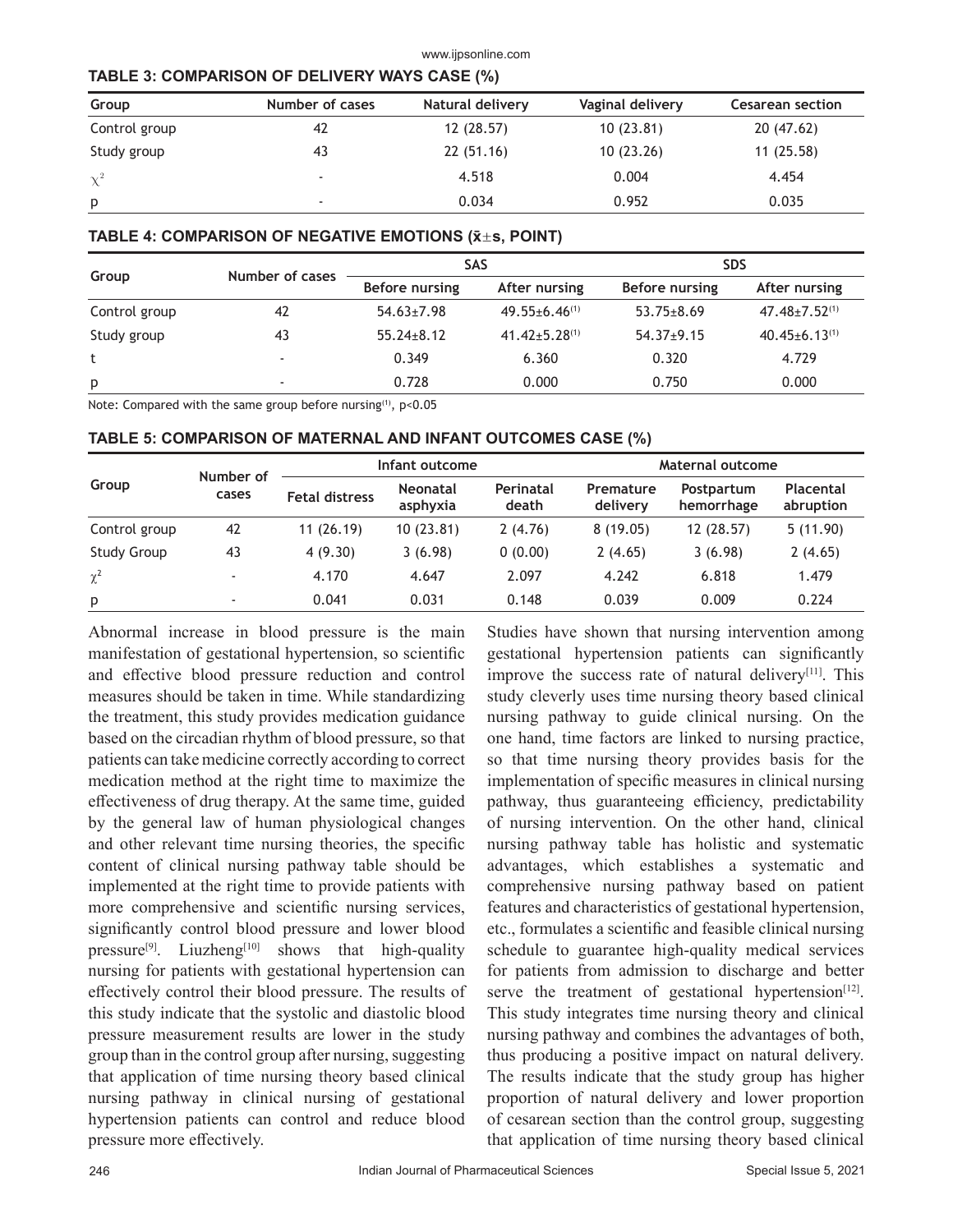nursing pathway to clinical nursing of gestational hypertension patients can promote natural delivery and reduce the proportion of cesarean section.

Clinical nursing pathway emphasizes patient centered service concept in provision of thoughtful, meticulous and comprehensive nursing services. In the specific implementation process of this study, guided by time nursing theory, specific implementation time of contents of the clinical nursing pathway table is reasonably allocated. By nursing according to different diseases and nursing according to different time, quality of clinical nursing is significantly improved with purpose of adjuvant treatment achieved, so that occurrence of risk events is effectively reduced, thus ultimately improving the maternal and infant outcome. Guixia<sup>[13]</sup> shows that nursing interventions for patients with gestational hypertension can significantly improve maternal and infant outcomes. The results of this study indicate that fetal distress, neonatal asphyxia, premature delivery and postpartum hemorrhage, have lower proportions in the study group than in the control group, suggesting that application of time nursing theory based clinical nursing pathway in clinical nursing of gestational hypertension patients can improve maternal and infant outcomes.

Gestational hypertension is a psychosomatic disease. Most patients lack sufficient knowledge of the disease and worry that the disease itself is unfavorable for the fetus, thus easily developing negative psychology. Therefore, active treatment should also take patient's psychological nursing into account[14]. Zhanhui *et al.*[15] demonstrates that psychological nursing has positive significance in clinical nursing of gestational hypertension patients. This study selects the time period with increased mental activity (19:00~21:00 according to the time nursing theory) to implement psychological nursing and then selects appropriate psychological support measures according to the patient's personality characteristics and psychological state, so as to effectively alleviate the patient's unhealthy emotions. The results show that SAS and SDS scores are lower in the study group than in the control group after nursing, suggesting that application of time nursing theorybased clinical nursing pathway in clinical nursing of gestational hypertension patients can improve the patient's emotional state and significantly relieve anxiety and depression.

To sum up, application of time nursing theory based clinical nursing pathway in clinical nursing of gestational hypertension patients can help to control blood pressure, promote natural delivery, improve maternal and infant outcomes and alleviate patient's negative emotions.

#### **Conflicts of interest:**

The authors declared no conflict of interest.

#### **REFERENCES**

- 1. Jiang HQ, Chen H, Song HY, Qian NF, Zhang S, Wang A. Establishment and analysis of risk prediction model for gestational hypertension. Acad J Chin PLA Med Sch 2018;39(10):844-9.
- 2. Valensise H, Novelli GP, Vasapollo B, Di Ruzza G, Romanini ME, Marchei M, *et al.* Maternal diastolic dysfunction and left ventricular geometry in gestational hypertension. Hypertension 2001;37(5):1209-15.
- 3. Wang YL. Application of moderate aerobic exercise intervention combined with meticulous nursing mode in patients with gestational hypertension. Chin Rem Clin 2018;18:125-7.
- 4. Wu LY. Application of clinical nursing pathway in gestational diabetes mellitus complicated with gestational hypertension. Med Inf 2019;32(10):181-3.
- 5. Zhao YX, Wang SJ, Yang XP. Application of clinical nursing pathway in health education for patients with level 2 hypertension. West J Chin Med 2018;31(7):118-20.
- 6. Li M, Bai LH, Wang Y. Study on the incidence of white coat hypertension in early pregnancy of diabetic women and its relationship with hypertension in pregnancy. Chin J Lab Diagn 2021;25(1):49-53.
- 7. Li WL, Cai LK. Analysis on the effect of clinical nursing intervention in pregnant patients with hypertension and influence for sleep quality. World J Sleep Med 2020;7(4):675-6.
- 8. Zung WW. A self-rating depression scale. Arch Gen Psychiatry 1965;12(1):63-70.
- 9. Gofton EN, Capewell V, Natale R, Gratton RJ. Obstetrical intervention rates and maternal and neonatal outcomes of women with gestational hypertension. Am J Obstet Gynecol 2001;185(4):798-803.
- 10. Wang LZ. Effect of high quality nursing on postpartum hemorrhage of pregnant women with pregnancy induced hypertension. Pract J Card Cereb Pneumal Vasc Dis 2018;26:399-401.
- 11. Ning XH. Effect of nursing intervention on the natural delivery success rate and quality of life of patients with pregnancy-induced hypertension syndrome. Harbin Med J 2018;38(6):592-3.
- 12. Huang LM, Zhou W. Effect of clinical nursing pathway on gestational hypertension patients. China Pract Med 2017;12(16):165-6.
- 13. Tan GX. Effect of comprehensive nursing intervention model on negative emotions and maternal and infant outcomes of gestational hypertension patients. Henan Med Res 2018;27(22):4199-200.